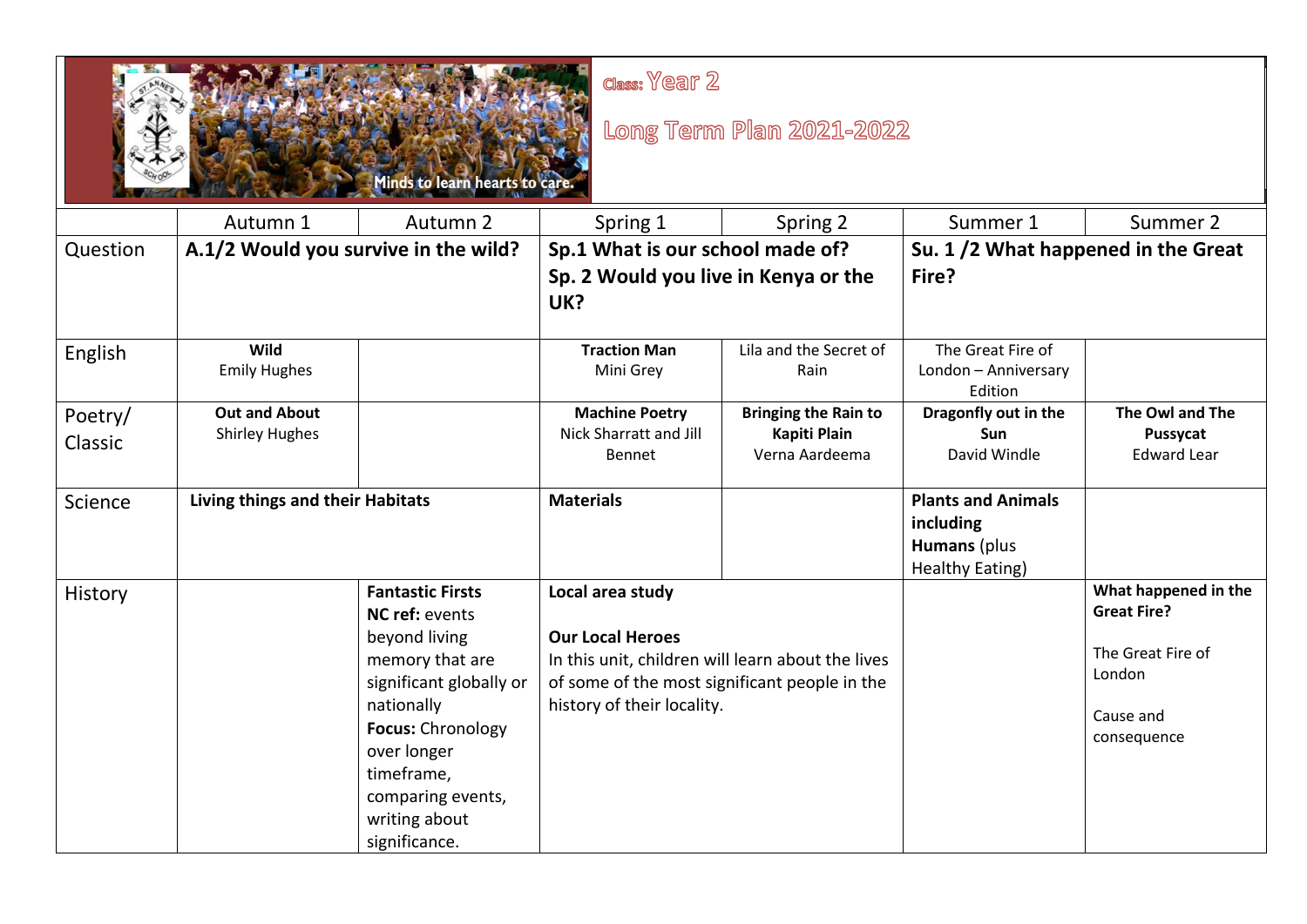| Geography                                                                                                                                                                             | Could a polar bear live<br>in the desert or a<br>camel cope in the<br>cold?<br>Location and place<br>Reading a world map                                                                                                                                                                 | Inventions, special<br>events - Transport<br>changes over the<br>years.                                                                                                                                                   |                                                                                                                                                                                                                                                                                                  | Would you live in<br>Kenya or the UK?<br>Local area contrasted<br>with a non-European<br>country- Kenya                                         | Where on this Earth do<br>we live?<br>UK<br>Location and place                                                                                                                                                                                                                                   |                                                                                                                                                                                                                                                                                                                |
|---------------------------------------------------------------------------------------------------------------------------------------------------------------------------------------|------------------------------------------------------------------------------------------------------------------------------------------------------------------------------------------------------------------------------------------------------------------------------------------|---------------------------------------------------------------------------------------------------------------------------------------------------------------------------------------------------------------------------|--------------------------------------------------------------------------------------------------------------------------------------------------------------------------------------------------------------------------------------------------------------------------------------------------|-------------------------------------------------------------------------------------------------------------------------------------------------|--------------------------------------------------------------------------------------------------------------------------------------------------------------------------------------------------------------------------------------------------------------------------------------------------|----------------------------------------------------------------------------------------------------------------------------------------------------------------------------------------------------------------------------------------------------------------------------------------------------------------|
| Computing                                                                                                                                                                             | Beebots - using floor maps -<br>LA - Moving Beebots - fd /<br>bk<br>MA /HA Moving Beebots - rt<br>/ It -pictures dinosaurs<br><b>Computer Science -</b><br><b>Understand that algorithms</b><br>are implemented as<br>programs on digital devices                                        | <b>Understand that algorithms</b><br>are implemented as<br>programs on digital devices<br>- use of programming IPAD<br>LA – Kodable / Beebot app /<br>Daisy the Dinosaur<br>MA / HA ALEX/ / Scratch Jun<br>/ Blue bot app | Using Beebots $-$ rt / It $-$<br>explore a floor map of<br><b>Bishop Auckland</b><br>MA / HA -How would you<br>get fromDurham city to<br><b>Bishop Auckland?</b><br>HA Make some simple sets<br>of instructions - to get<br>around a route<br>Challenge Make sets of<br>instructions using cards | Location and place<br>All move to using probots<br>and look at programming<br>language<br>LA - introduce to Probot<br>simple movements / - maps | MA / HA Use of Probot for<br>more complex instructions<br>and programs $-$<br><b>Challenge Make routes</b><br>using precise instructions<br>Using a probot<br>Make a set of instructions -<br>did it reach the right place?<br>Can you debug?<br><b>SWGfL-Swiggle</b><br>Google - Safesearchkids | Use logical reasoning to<br>predict the behaviour of<br>simple programs -use<br>school materials theme -<br>predict sets of instructions -<br>did it reach the correct<br>place? If not debug.<br>Challenge Probot - angles rt<br>angles / ¼ turns<br>Programming instructions to<br>make things happen eg $-$ |
| <b>Digital</b><br>Literacy &<br>Citizenship<br>Communicatio<br><b>Publishing and</b><br>collaborating<br><b>Digital video</b><br><b>Video &amp; Animation</b><br><b>Music / Sound</b> | <b>Going Places Safely</b><br>Common sense media<br>https://www.commonsense<br>.org/education/lesson/goin<br>g-places-safely-k-2<br>Chicken Clicking - book<br>improve keyboard /<br>typing skills<br>http://primarygamesar<br>ena.com/Play/Keyboar<br>d-2030 Powerpoint of<br>dinosaurs | <b>CEOP-Hectors</b><br>World<br>https://www.thinkukn<br>ow.co.uk/5_7/hectors<br>world/<br><b>IPAD - Book Creator</b><br>$app - create a book$<br>about Rosa Parks /<br>Woodland                                           | Predict and debug<br><b>Keeping it private</b><br>https://www.commonsen<br>se.org/education/lesson/<br>keep-it-private-k-2<br>Use cameras / Ipads to<br>take photos of visitors                                                                                                                  |                                                                                                                                                 | <b>Common Sense Media -</b><br>https://www.commonsens<br>org/education/lesson/abc-<br>searching-k-2<br>Create an Information<br>brochure (publisher /<br>Word ) Great Fire<br>Photo walk of the local<br>area - Photo walk<br>England - where are<br>we on a map - google<br>Earth               | make a square Can you<br>make a hexagon<br>Take video footage / photos<br>playback to support writing<br>Sew together clips taken on<br>visit to tell the story of your<br>visit in video / pictures.                                                                                                          |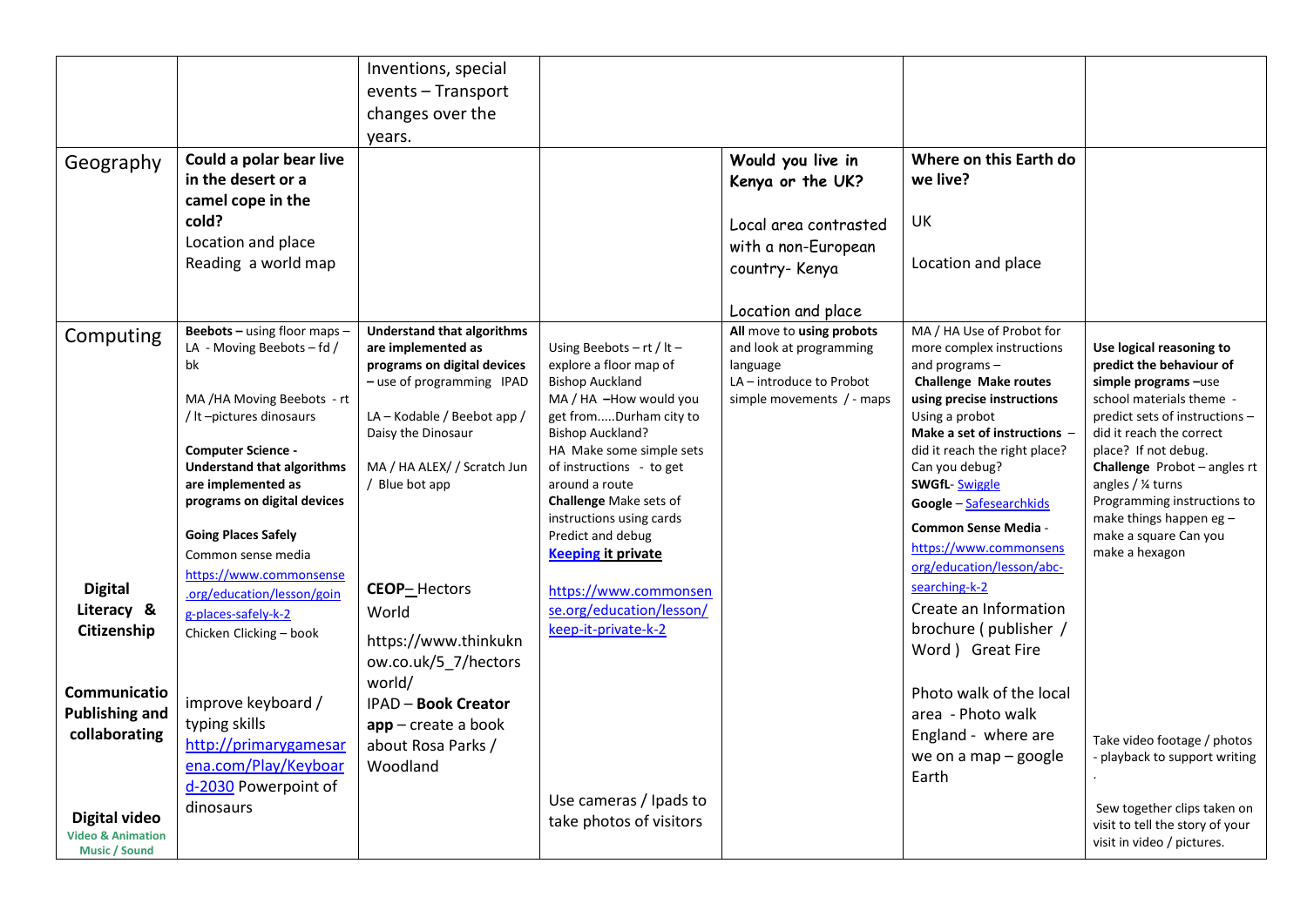| <b>Digital</b><br>Imagery<br>(Graphics & digital<br>cameras)<br><b>Handling</b><br>Information<br>(Database | https://www.j2e.com/j<br>it5#pictogram                                                                                                                                                                                        |                                                                                                                                                                                                                                                                                   |                                                                                                                                                                                                                                                                                    |                                                                                                                                                                                                                                                         |                                                                                                                                                                                                                                                  | Use footage from school<br>visit and photos - write<br>recount. (Word)<br>https://www.j2e.com/ji<br>t5#branch<br>Materials - textease<br>branch                                                     |
|-------------------------------------------------------------------------------------------------------------|-------------------------------------------------------------------------------------------------------------------------------------------------------------------------------------------------------------------------------|-----------------------------------------------------------------------------------------------------------------------------------------------------------------------------------------------------------------------------------------------------------------------------------|------------------------------------------------------------------------------------------------------------------------------------------------------------------------------------------------------------------------------------------------------------------------------------|---------------------------------------------------------------------------------------------------------------------------------------------------------------------------------------------------------------------------------------------------------|--------------------------------------------------------------------------------------------------------------------------------------------------------------------------------------------------------------------------------------------------|-----------------------------------------------------------------------------------------------------------------------------------------------------------------------------------------------------|
| P.E.                                                                                                        | Movement skills -master basic movements<br>including running, jumping, throwing and<br>catching, as well as developing balance, agility<br>and co-ordination, and begin to apply these in a<br>range of activities-gymnastics |                                                                                                                                                                                                                                                                                   | Gymnastics-<br><b>Balance and movement</b><br>Acrobatics<br>Flexibility                                                                                                                                                                                                            |                                                                                                                                                                                                                                                         | Games skills- participate in team games,<br>developing simple tactics for attacking and<br>defending                                                                                                                                             |                                                                                                                                                                                                     |
| <b>British</b><br>Values and<br>Rights<br>Respecting                                                        | <b>Individual liberty</b><br><b>Rule of law</b>                                                                                                                                                                               | <b>Democracy</b><br><b>Rule of law</b><br><b>Mutual respect and</b><br>tolerance                                                                                                                                                                                                  | <b>Democracy</b><br><b>Individual liberty</b>                                                                                                                                                                                                                                      | <b>Democracy</b><br><b>Mutual respect and</b><br>tolerance                                                                                                                                                                                              | <b>Democracy</b><br><b>Rule of law</b><br><b>Mutual respect and</b><br>tolerance                                                                                                                                                                 | <b>Mutual respect and</b><br>tolerance                                                                                                                                                              |
| <b>RE</b>                                                                                                   | What can we learn<br>from the story of St<br>Cuthbert?<br>Why is the Bible<br>special to Christians?                                                                                                                          | How and why is light<br>important at<br><b>Christmas?</b> Democracy<br>Rule of law<br>Mutual respect and<br>tolerance                                                                                                                                                             | What does it mean to<br>belong to Christianity?                                                                                                                                                                                                                                    | <b>How do Christians</b><br>celebrate Easter?                                                                                                                                                                                                           | <b>How do Buddhists</b><br>show their beliefs?                                                                                                                                                                                                   | What can we learn<br>about our local faith<br>communities?                                                                                                                                          |
| <b>PSHE</b>                                                                                                 | Who's afraid?<br>To recognise, name<br>and deal with feelings<br>in a positive way<br>To think about<br>themselves, learn from<br>their experiences and<br>recognise what they<br>are good at.                                | More than one Friend<br>To recognise, name<br>and deal with feelings<br>in a positive way.<br>To realise that people<br>and other living things<br>have needs, and that<br>they have<br>responsibilities to meet<br>them<br>To recognise how<br>behaviour affects other<br>people | <b>Saving Energy</b><br>To take part in a simple<br>debate about topical<br>issues<br>To realise that people<br>and other living things<br>have needs, and that<br>they have<br>responsibilities to meet<br>them<br>To know what<br>improves and harms<br>their local, natural and | <b>Good Neighbours</b><br>To realise that people<br>and other living things<br>have needs, and that<br>we have<br>responsibilities to meet<br>them<br>To know that they<br>belong to various<br>groups and<br>communities such as<br>family and school. | You can't do that here!<br>To recognise, name<br>and deal with their<br>feelings in a positive<br>way.<br>To know rules for, and<br>ways of keeping safe,<br>including basic road<br>safety, and about<br>people who can help<br>them stay safe. | To give is to receive<br>To realise that money<br>comes from different<br>sources and can be<br>used for different<br>purposes.<br>To know that family<br>and friends should care<br>for each other |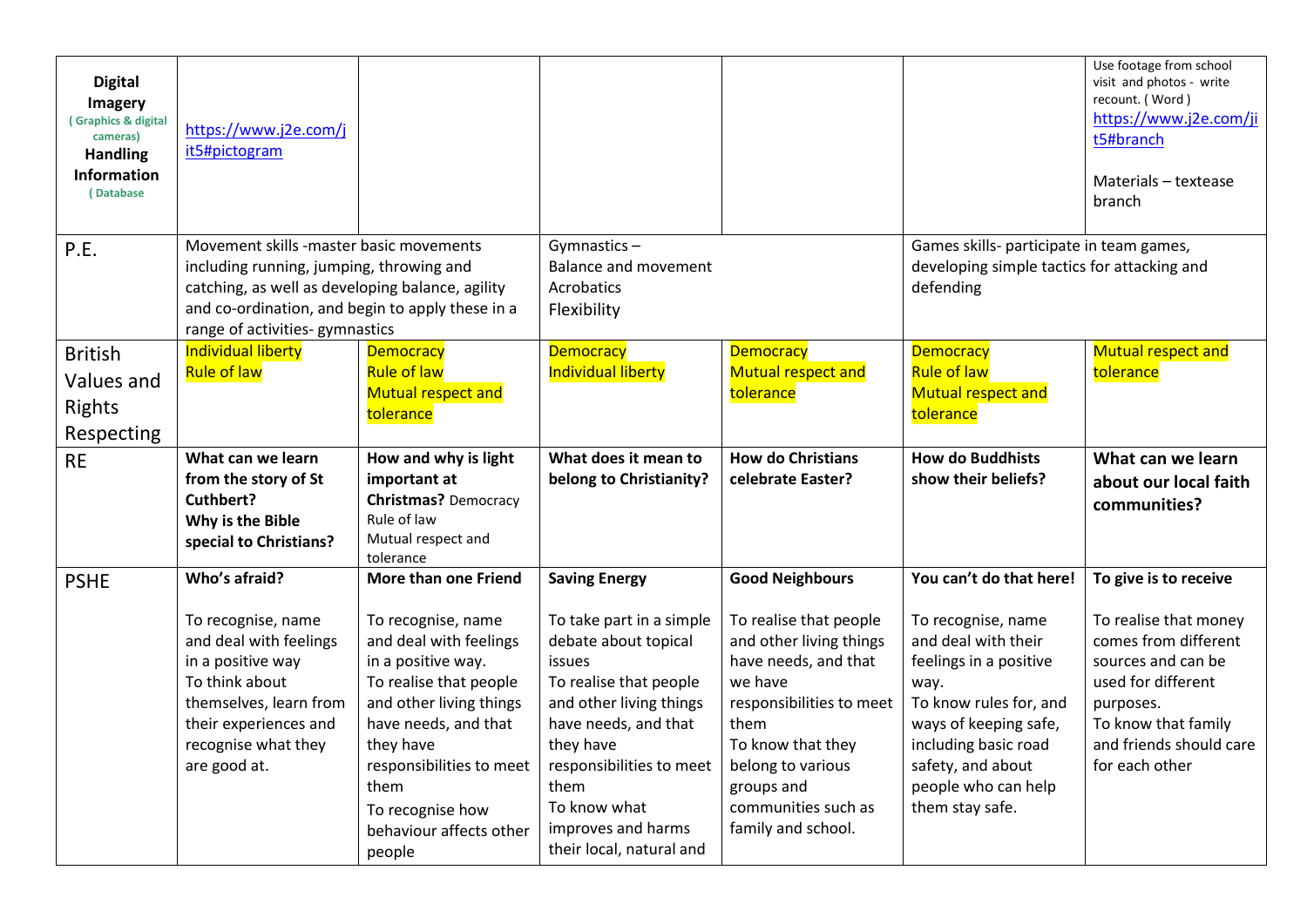|            |                                                                         | To know that families      | built environments,             | To know rules for and      | To recognise how their   |                           |
|------------|-------------------------------------------------------------------------|----------------------------|---------------------------------|----------------------------|--------------------------|---------------------------|
|            |                                                                         | and friends should care    | and about some of the           | ways of keeping safe,      | behaviour affects other  |                           |
|            |                                                                         |                            |                                 |                            |                          |                           |
|            |                                                                         | for one another.           | ways people look after          | including basic road       | people.                  |                           |
|            |                                                                         |                            | them.                           | safety, and about          |                          |                           |
|            |                                                                         |                            |                                 | people who can help        |                          |                           |
| <b>SRE</b> | My Family-those who                                                     | My Family-those who        | How we love and care            | them to stay safe          |                          | How we love and care      |
|            | care for me                                                             | care for me                | for ourselves                   | How we love and care       |                          | for our friends- saying   |
|            |                                                                         |                            |                                 | for ourselves              | How we love and care     | sorry and starting again  |
|            |                                                                         |                            |                                 |                            | for our friends- saying  |                           |
|            |                                                                         |                            |                                 |                            | sorry and starting again |                           |
|            | <b>Generating Ideas</b>                                                 |                            |                                 |                            |                          |                           |
| Art        | <b>NC Attainment target: To use</b>                                     |                            |                                 |                            |                          |                           |
|            | drawing, painting and sculpture                                         | <b>Project 2: Paradise</b> | <b>Project 1: Expressions</b>   | <b>Project 2: The Moon</b> | Project 1: Fire          | <b>Project 2: Seaside</b> |
|            | to develop and share their ideas,                                       | Pupils study the           | Pupils investigate the          | 1. Moon shading using      | Improve observational    | Seaside art exercises     |
|            | experiences and imagination.<br><b>NCEAD Progression:</b> Try out       | painting Garden of         | Medieval portraits by           | HB pencil and paper.       | drawing skills by        | looking at drawings of    |
|            | different activities and make                                           | Earthly Delights by        | Adriaen Brouwer,                | 2. Children draw the       | copying and tracing a    | shells and studying the   |
|            | sensible choices about what to                                          | Hieronymus Bosch -         | Carravagio and Rodin            | moon using charcoal        | picture of fire using    | work of L.S. Lowry.       |
|            | do next. Use drawing to record                                          | depiction of paradise.     | to see how famous               | and white chalk on to      | charcoal and chalk,      | Pupils study other        |
|            | ideas and experiences.<br><b>Making</b>                                 | Make drawings and          | artists painted facial          | grey sugar paper, fixed    | then apply shading.      | artists who have          |
|            | NC Attainment target: Use a                                             | studies from the           | expressions. Match              | with hairspray. See        | Then try using oil       | famously painted          |
|            | range of materials creatively to                                        | painting, then develop     | words that relate to            | photos in attached         |                          | seaside scenes to         |
|            | design and make products                                                | an idea for their own      |                                 | folder.                    | pastels.                 |                           |
|            | To develop a wide range<br>of techniques in using colour,               |                            | how the paintings               |                            | Investigate famous fire  | investigate what          |
|            | pattern, texture, line, shape,                                          | version of paradise.       | make them feel, then            | 3. Make a moon             | artwork.                 | colours and techniques    |
|            | form and space                                                          |                            | copy parts or all of the        | surface with plasticine    |                          | they used. They create    |
|            | <b>NCEAD Progression:</b>                                               | <b>Artists Studied:</b>    | painting to improve             | or play dough              |                          | a simple outline          |
|            | <i>*Deliberately choose to use</i><br>particular techniques for a given | Hieronymus Bosch,          | their own drawing and           | Create a moon surface      |                          | drawing of a beach        |
|            | purpose.                                                                | <b>Henri Rousseau</b>      | painting technique.             | by pressing circular       |                          | scene using shape         |
|            | • Develop and exercise some                                             | Progression: Pupils        |                                 | objects of different       |                          | templates. Paint scenes   |
|            | care and control over the range                                         | produce studies of         | <b>Beautiful Faces Project-</b> | sizes into it. Add         |                          | using techniques learnt   |
|            | of materials they use.<br><b>Evaluating</b>                             | tropical and native        | using collage                   | further texture by         |                          | from artists. Create a    |
|            | <b>NC Attainment target:</b>                                            | leaves from secondary      | techniques to create            | pressing brushes into      |                          |                           |
|            | Describing the differences and                                          |                            |                                 |                            |                          | textured copy of Van      |
|            | similarities between different                                          | sources using a range      | faces that challenge            | the clay. Pinch the        |                          | Gogh's fishing boat       |
|            | practices and disciplines, and<br>making links to their own work        | of media. They             | our notions of beauty.          | sides together all the     |                          | painting.                 |
|            | <b>NCEAD Progression:</b>                                               | understand how depth       |                                 | way around the circles     |                          |                           |
|            | When looking at creative work                                           | of field is created in     |                                 | to make the walls of       |                          | Artists; Damien Hirst,    |
|            | express clear preferences and                                           | pictures by making         |                                 | the crater. Paint the      |                          | Aztec art, Renoir,        |
|            | give some reasons for these.<br><b>Knowledge</b>                        | things smaller as they     |                                 | surface using black and    |                          | Lowry, Sorolla, Peder     |
|            | <b>NC Attainment target: About</b>                                      | get further away. They     |                                 | white paint.               |                          | Severin Krøyer            |
|            | the work of a range of artists,                                         | work extensively from      |                                 | 4. Imagination task        |                          |                           |
|            | craft makers and designers,                                             |                            |                                 |                            |                          |                           |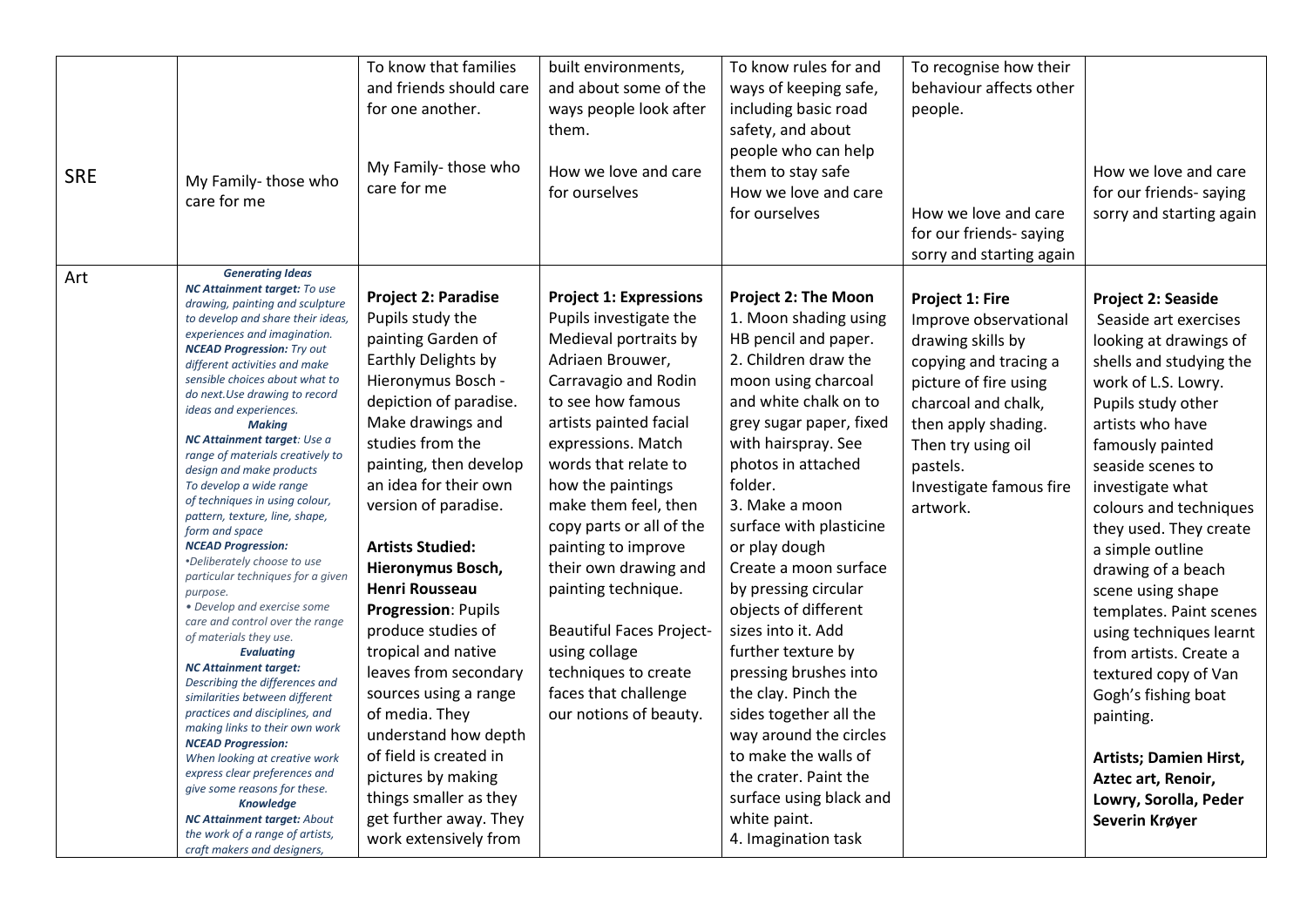|    | describing the differences and<br>similarities between different<br>practices and disciplines<br><b>NCEAD Progression:</b><br>That different forms of creative<br>works are made by artists,<br>craftspeople and designers,<br>from all cultures and times. Be<br>able to talk about the materials,<br>techniques and processes they<br>have used, using an appropriate<br>vocabulary.<br><b>Project 1: Forest</b><br>The pupils work as a<br>class to produce<br>drawings or paintings<br>or collage pictures of<br>leaves and plants from<br>the forest, done on<br>three different sizes to<br>create the illusion of<br>depth of field.<br>Use ideas from the<br>artist Henri Rousseau. | their imagination,<br>creating drawings and<br>paintings from complex<br>concepts. |                             | What would it look like<br>(moon creatures, moon<br>insects, moon plants,<br>ocean with sea<br>creatures and birds?)<br>Draw a picture of what<br>you imagine might be<br>on the far side of the<br>moon.<br>5. Design task<br>Design a new space suit<br>for an astronaut. Add<br>colour, pattern and<br>interesting features.<br><b>Artists Studied:</b><br>Adriaen Brouwer,<br><b>Carravagio and Rodin</b><br>Progression: Pupils<br>show their progression<br>by taking part in<br>discussions about<br>famous works of art<br>and demonstrate an<br>understanding of how<br>they were painted.<br>Increase knowledge &<br>skill of art by producing<br>drawings and paintings<br>using colour, tone,<br>texture and line and<br>practise designing for a<br>purpose using<br>imagination. | a                                  | Progression: Pupils<br>show their progression<br>by taking part in<br>discussions about<br>famous works of art<br>and understanding<br>how and why they<br>were produced. Pupils<br>draw from secondary<br>sources and begin to<br>understand how<br>shading can create<br>form in drawing.<br>They increase their<br>knowledge & skill of art<br>by producing drawings<br>and paintings of the<br>seaside using colour,<br>tone, texture and line<br>and practise designing<br>things for a purpose<br>using their imagination. |
|----|---------------------------------------------------------------------------------------------------------------------------------------------------------------------------------------------------------------------------------------------------------------------------------------------------------------------------------------------------------------------------------------------------------------------------------------------------------------------------------------------------------------------------------------------------------------------------------------------------------------------------------------------------------------------------------------------|------------------------------------------------------------------------------------|-----------------------------|------------------------------------------------------------------------------------------------------------------------------------------------------------------------------------------------------------------------------------------------------------------------------------------------------------------------------------------------------------------------------------------------------------------------------------------------------------------------------------------------------------------------------------------------------------------------------------------------------------------------------------------------------------------------------------------------------------------------------------------------------------------------------------------------|------------------------------------|----------------------------------------------------------------------------------------------------------------------------------------------------------------------------------------------------------------------------------------------------------------------------------------------------------------------------------------------------------------------------------------------------------------------------------------------------------------------------------------------------------------------------------|
|    |                                                                                                                                                                                                                                                                                                                                                                                                                                                                                                                                                                                                                                                                                             |                                                                                    |                             |                                                                                                                                                                                                                                                                                                                                                                                                                                                                                                                                                                                                                                                                                                                                                                                                |                                    |                                                                                                                                                                                                                                                                                                                                                                                                                                                                                                                                  |
| DT | <b>Materials</b>                                                                                                                                                                                                                                                                                                                                                                                                                                                                                                                                                                                                                                                                            |                                                                                    | Aspect of D&T<br>Mechanisms |                                                                                                                                                                                                                                                                                                                                                                                                                                                                                                                                                                                                                                                                                                                                                                                                | Aspect of D&T<br><b>Structures</b> |                                                                                                                                                                                                                                                                                                                                                                                                                                                                                                                                  |